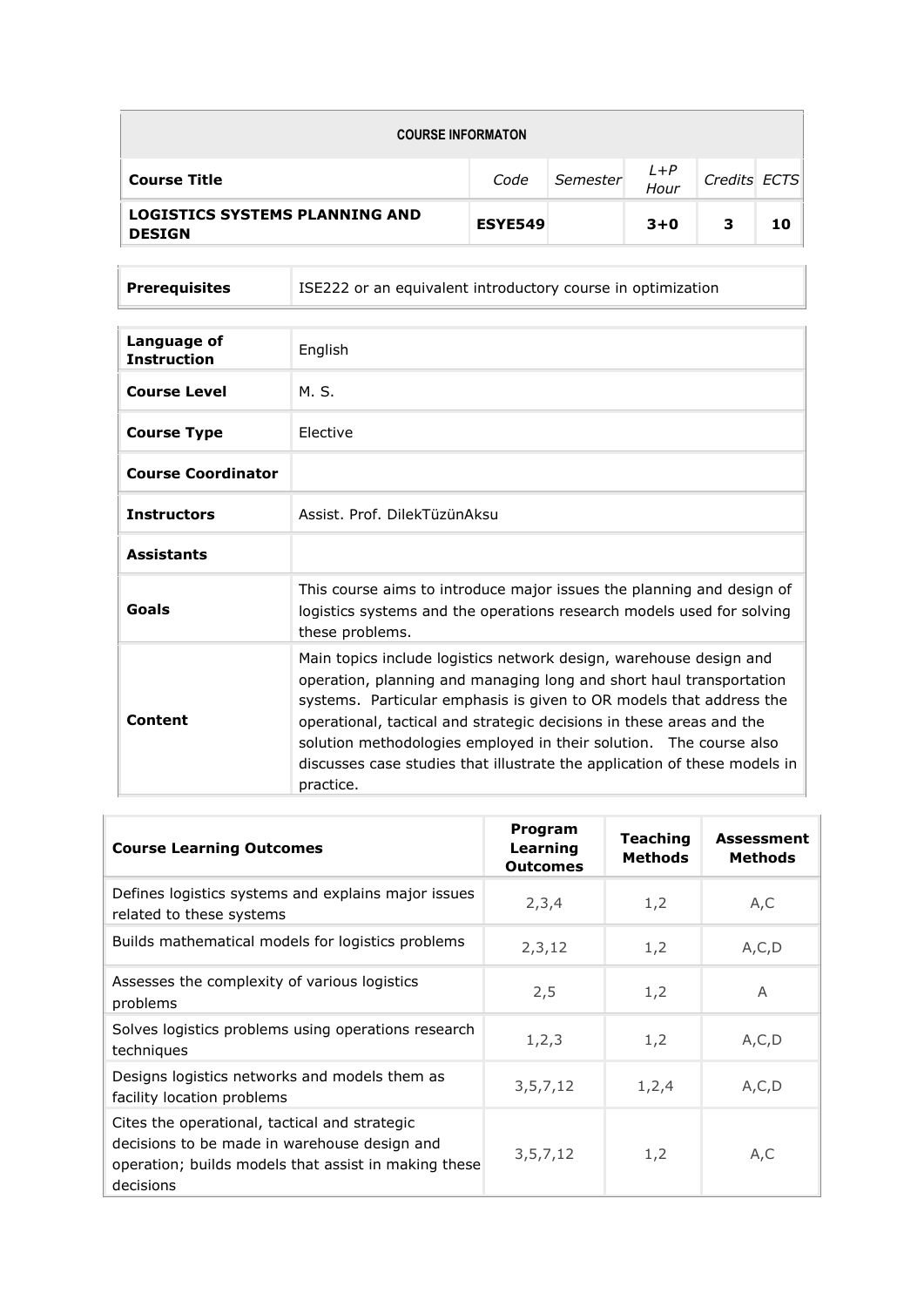| Differenciates between long and short haul<br>transportation problems; builds optimization models<br>to solve transportation systems. | 3,5,7,12 | 1,2,4 | A,C,D |
|---------------------------------------------------------------------------------------------------------------------------------------|----------|-------|-------|
| Conducts literature survey in the area of logistics<br>and presents articles in this area in the English<br>language                  | 1,8,9    | 1,2,4 | В     |
| Uses optimization software effectively to develop<br>solutions to logistics problems                                                  | 1,4      | 1.4   | C.D   |

| Teaching<br>Methods:   | 1: Lecture, 2: Paper Discussion, 3: Lab, 4: Case-Study |
|------------------------|--------------------------------------------------------|
| Assessment<br>Methods: | A: Testing, B: Paper Summary, C: Homework, D: Project  |

|                                                                                | <b>COURSE CONTENT</b>                                                                                                                   |                         |  |  |
|--------------------------------------------------------------------------------|-----------------------------------------------------------------------------------------------------------------------------------------|-------------------------|--|--|
|                                                                                | <b>Week Topics</b>                                                                                                                      | <b>Study Materials</b>  |  |  |
| $\mathbf{1}$                                                                   | OVERVIEW OF LOGISTICS TERMINOLOGY<br>LOGISTIC PROCESSES AND RELATED DECISIONS<br><b>EMERGING TRENDS IN LOGISTICS</b>                    | Textbook                |  |  |
| 2                                                                              | INTRODUCTION TO FACILITY LOCATION MODELS<br>SINGLE-FACILITY MINISUM LOCATION PROBLEMS                                                   | Textbook                |  |  |
| 3                                                                              | MULTI-FACILITY MINISUM LOCATION PROBLEMS                                                                                                | Textbook                |  |  |
| $\overline{4}$                                                                 | EXTENSIONS OF MULTI-FACILITY MINISUM LOCATION PROBLEMS                                                                                  | Textbook                |  |  |
| 5                                                                              | LOCATION PROBLEMS IN THE PUBLIC SECTOR                                                                                                  | Textbook                |  |  |
| INTRODUCTION TO WAREHOUSE DESIGN AND OPERATIONS<br>6                           |                                                                                                                                         | Textbook                |  |  |
| 7                                                                              | MODELS FOR DETERMINING THE SIZE, DIMENSIONS, AND LAYOUT<br>OF A WAREHOUSE                                                               | Textbook                |  |  |
| 8                                                                              | MIDTERM EXAM                                                                                                                            | Textbook                |  |  |
| 9                                                                              | PRODUCT ALLOCATION AND BATCH FORMATION MODELS                                                                                           | Textbook                |  |  |
| 10                                                                             | ORDER PICKER ROUTING AND PACKING ALGORITHMS                                                                                             | Textbook                |  |  |
| 11                                                                             | CLASSIFICATION OF TRANSPORTATION PROBLEMS AND RELEVANT<br><b>COSTS</b><br>FLEET COMPOSITION MODELS<br>FREIGHT TRAFFIC ASSIGNMENT MODELS | Textbook, Case<br>Study |  |  |
| 12                                                                             | FREIGHT TERMINAL DESIGN AND OPERATIONS<br>VEHICLE ALLOCATION PROBLEMS<br>DYNAMIC DRIVER ASSIGNMENT PROBLEMS                             | Textbook, Case<br>Study |  |  |
| <b>VEHICLE ROUTING PROBLEMS</b><br>13<br>ASYMMETRIC TRAVELING SALESMAN PROBLEM |                                                                                                                                         | Textbook, Case          |  |  |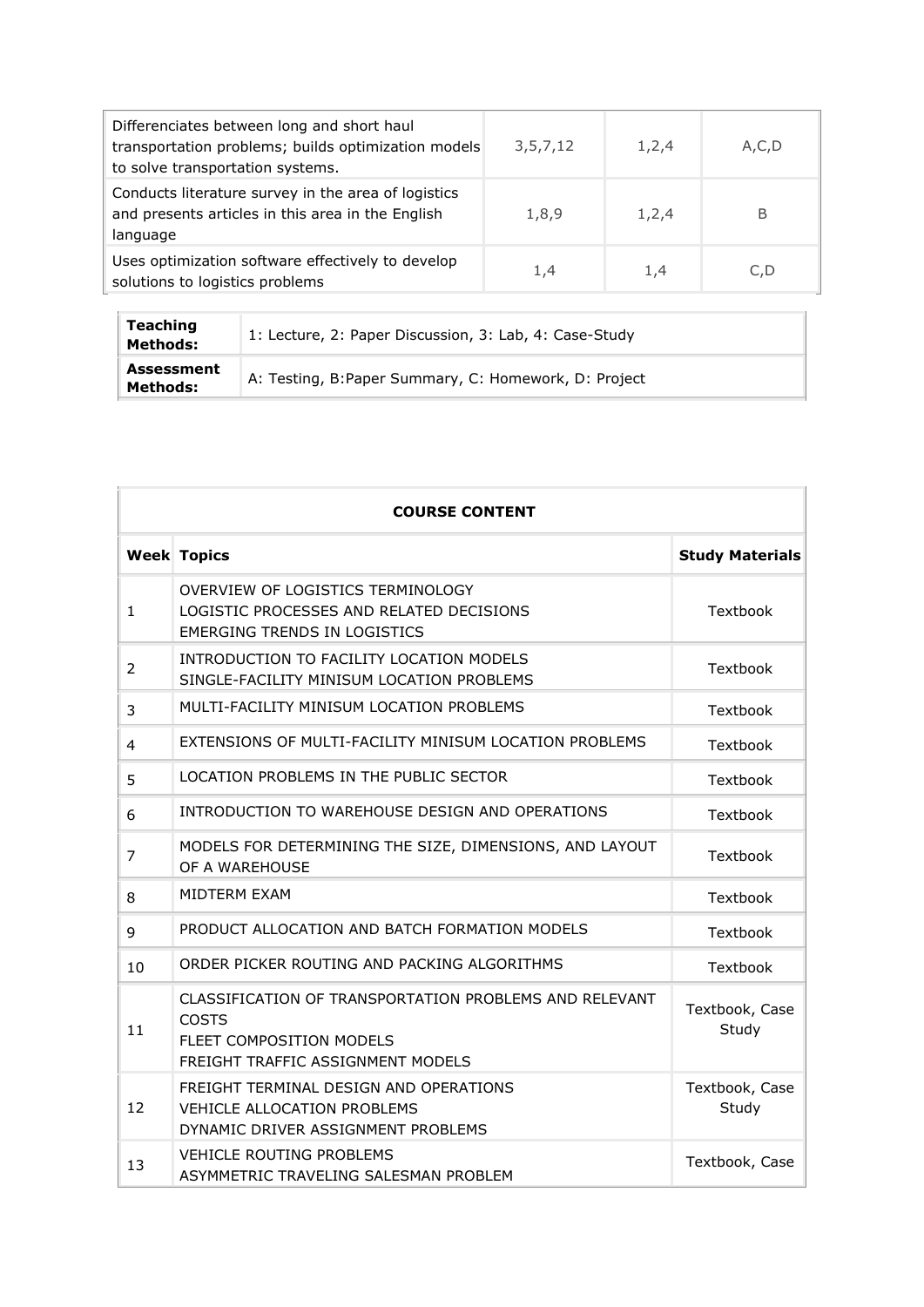|    |                                      | Study                   |
|----|--------------------------------------|-------------------------|
| 14 | SYMMETRIC TRAVELING SALESMAN PROBLEM | Textbook, Case<br>Study |

| <b>RECOMMENDED SOURCES</b>                                                                                                     |                                                                                                                                                                                                                                    |  |
|--------------------------------------------------------------------------------------------------------------------------------|------------------------------------------------------------------------------------------------------------------------------------------------------------------------------------------------------------------------------------|--|
| Introduction to Logistics Systems Planning and Control,<br><b>Textbook</b><br>G. Ghiani, G. Laporte, R. Musmanno, Wiley, 2005. |                                                                                                                                                                                                                                    |  |
| <b>Additional Resources</b>                                                                                                    | Business Logistics / Supply Chain Management, Ronald H. Ballou,<br>Pearson-Prentice Hall, 5th Ed. 2004<br>Supply Chain Management, Strategy, Planning and Operation, S.<br>Chopra, P. Meindl, Pearson-Prentice Hall, 3rd Ed. 2007. |  |

|                    | <b>MATERIAL SHARING</b>               |
|--------------------|---------------------------------------|
| <b>Documents</b>   | Various articles related to logistics |
| <b>Assignments</b> | Homework 1-5, Term Project            |
| Exams              | Final exam                            |

| <b>ASSESSMENT</b>                                                   |               |                   |
|---------------------------------------------------------------------|---------------|-------------------|
| <b>IN-TERM STUDIES</b>                                              | <b>NUMBER</b> | <b>PERCENTAGE</b> |
| Term project                                                        | 1             | 38.5              |
| Assignments                                                         | 5             | 46.0              |
| Attendance and participation                                        | 1             | 18.5              |
| <b>Total</b>                                                        |               | 100               |
| <b>CONTRIBUTION OF FINAL EXAMINATION TO OVERALL</b><br><b>GRADE</b> |               | 35                |
| <b>CONTRIBUTION OF IN-TERM STUDIES TO OVERALL</b><br><b>GRADE</b>   |               | 65                |
| <b>Total</b>                                                        |               | 100               |

| <b>COURSE CATEGORY</b> | <b>Expertise/Field Courses</b> |
|------------------------|--------------------------------|
|                        |                                |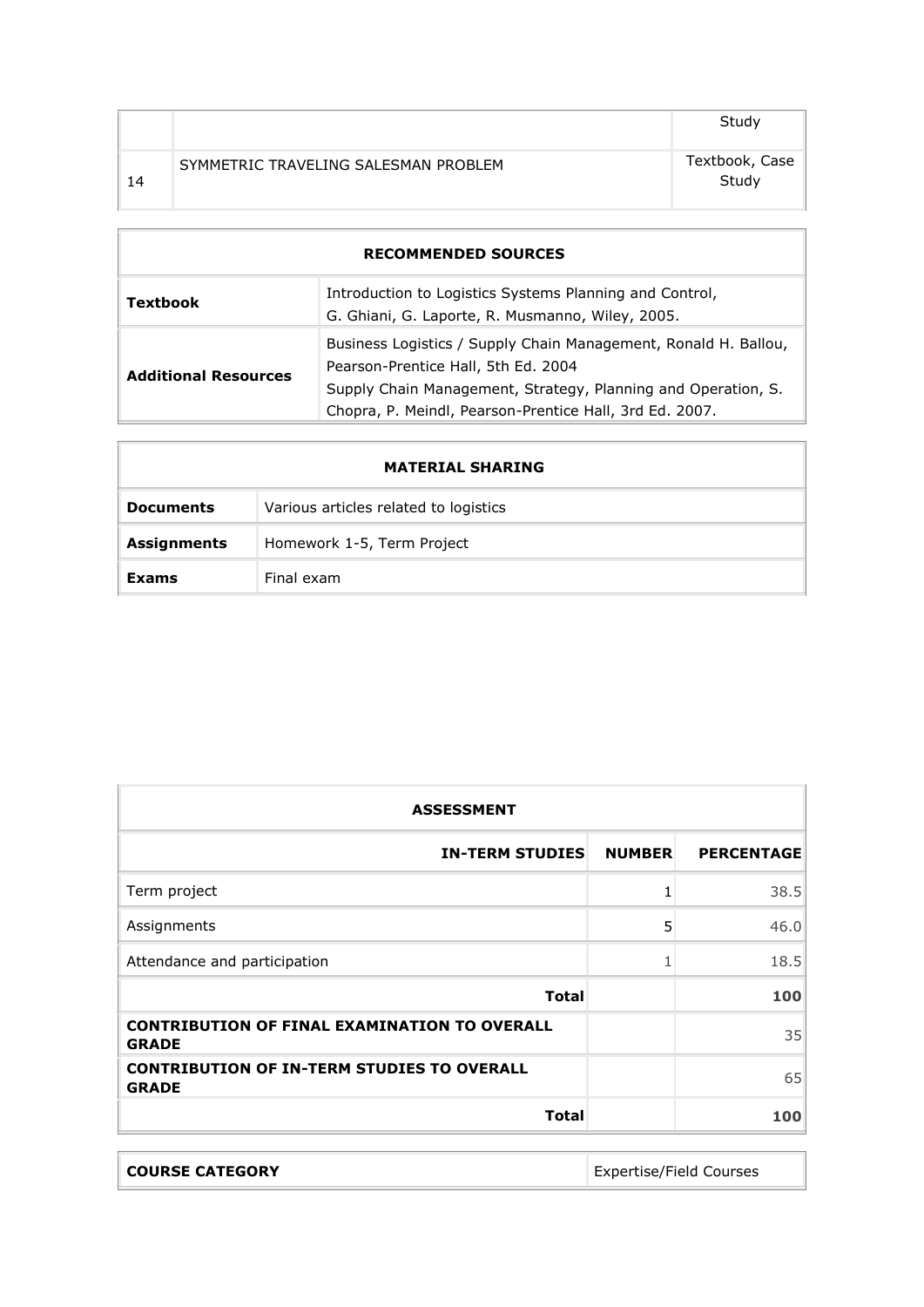|                | <b>COURSE'S CONTRIBUTION TO PROGRAM</b>                                                                                                                                                                              |  |              |       |  |    |
|----------------|----------------------------------------------------------------------------------------------------------------------------------------------------------------------------------------------------------------------|--|--------------|-------|--|----|
|                | No Program Learning Outcomes                                                                                                                                                                                         |  | Contribution |       |  |    |
|                |                                                                                                                                                                                                                      |  |              | 12345 |  |    |
| $\mathbf{1}$   | Ability to reach knowledge in breadth and depth through scientific research<br>in Systems Engineering field; to have extensive knowledge about current<br>techniques and procedures together with their constraints. |  |              |       |  | X. |
| $\overline{2}$ | Ability to complement and apply knowledge by scientific methods utilizing<br>limited or missing data; to use knowledge in different disciplines effectively<br>by blending them.                                     |  |              |       |  | X. |
| 3              | Ability to formulate Systems Engineering problems; to develop novel and<br>original ideas and procedures for their solutions and to use innovative<br>procedures in solutions.                                       |  |              |       |  | X  |
| 4              | Awareness of new and developing applications in Systems Engineering;<br>ability to investigate and learn these applications when required.                                                                           |  |              |       |  | X  |
| 5              | Ability to design and apply analytical, and modeling and experimental based<br>research; to solve and interpret complex situations encountered in this<br>process.                                                   |  |              | X     |  |    |
| 6              | Ability to lead multi-disciplinary teams; to develop solution approaches in<br>complicated situations and to take responsibility.                                                                                    |  |              |       |  |    |
| 7              | Ability to develop novel and/or original ideas and methods; to develop<br>innovative solutions for the design of systems, parts or the processes.                                                                    |  |              |       |  | X  |
| 8              | Ability to communicate orally or in writing the process and the results of<br>Systems Engineering studies systematically and openly in national or<br>international platforms.                                       |  |              | X     |  |    |
| 9              | Ability to master a foreign language (English) at the European Language<br>Portfolio B2 General Level to communicate orally or in writing.                                                                           |  |              |       |  | X  |
|                | Ability to recognize social, scientific and ethical values in the process of<br>10 collection, interpretation and publishing of data, and in all professional<br>activities.                                         |  |              |       |  |    |
| 11             | Ability to visualize social and environmental dimensions of Systems<br>Engineering applications and to observe these dimensions in professional<br>practice.                                                         |  |              |       |  |    |
| 12             | Ability to develop appropriate methodology and procedures for the modeling,<br>improvement, control and design of complex systems for a specified target.                                                            |  |              |       |  | X  |